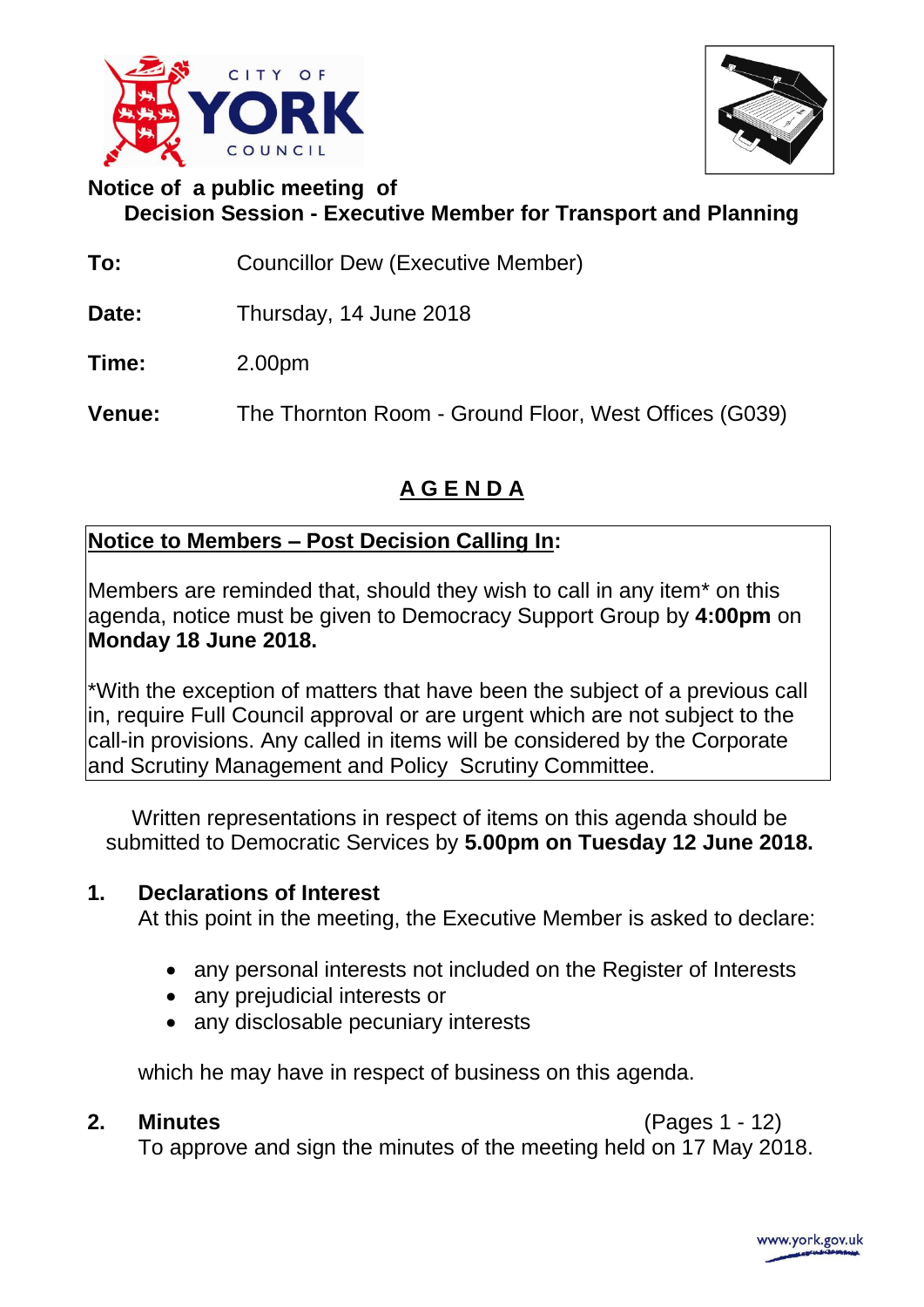### **3. Public Participation**

At this point in the meeting, members of the public who have registered to speak can do so. The deadline for registering is **5.00pm** on **Wednesday 13 June 2018.** Members of the public can speak on agenda items or matters within the Executive Member's remit.

To register to speak please contact the Democracy Officers for the meeting, on the details at the foot of the agenda.

### **Filming, Recording or Webcasting Meetings**

Please note that, subject to available resources, this meeting will be filmed and webcast, or recorded, including any registered public speakers who have given their permission. The broadcast can be viewed at<http://www.york.gov.uk/webcasts> or, if recorded, this will be uploaded onto the Council's website following the meeting.

Residents are welcome to photograph, film or record Councillors and Officers at all meetings open to the press and public. This includes the use of social media reporting, i.e. tweeting. Anyone wishing to film, record or take photos at any public meeting should contact the Democracy Officers (contact details are at the foot of this agenda) in advance of the meeting.

The Council's protocol on Webcasting, Filming & Recording of Meetings ensures that these practices are carried out in a manner both respectful to the conduct of the meeting and all those present. It can be viewed at

[https://www.york.gov.uk/downloads/file/11406/protocol\\_for\\_webcasting](https://www.york.gov.uk/downloads/file/11406/protocol_for_webcasting_filming_and_recording_of_council_meetings_20160809) [\\_filming\\_and\\_recording\\_of\\_council\\_meetings\\_20160809](https://www.york.gov.uk/downloads/file/11406/protocol_for_webcasting_filming_and_recording_of_council_meetings_20160809)

### **4. Revised Boundary for Strensall with Towthorpe Neighbourhood Plan Area**

(Pages 13 - 24)

This report follows on from the recent consultation (28 March - 11 May 2018) on the revised boundary application submitted by Strensall with Towthorpe Parish Council for their Neighbourhood Plan Area. The report recommends that City of York Council approve the application and amend the Strensall with Towthorpe Neighbourhood Plan Area in accordance with the application received.